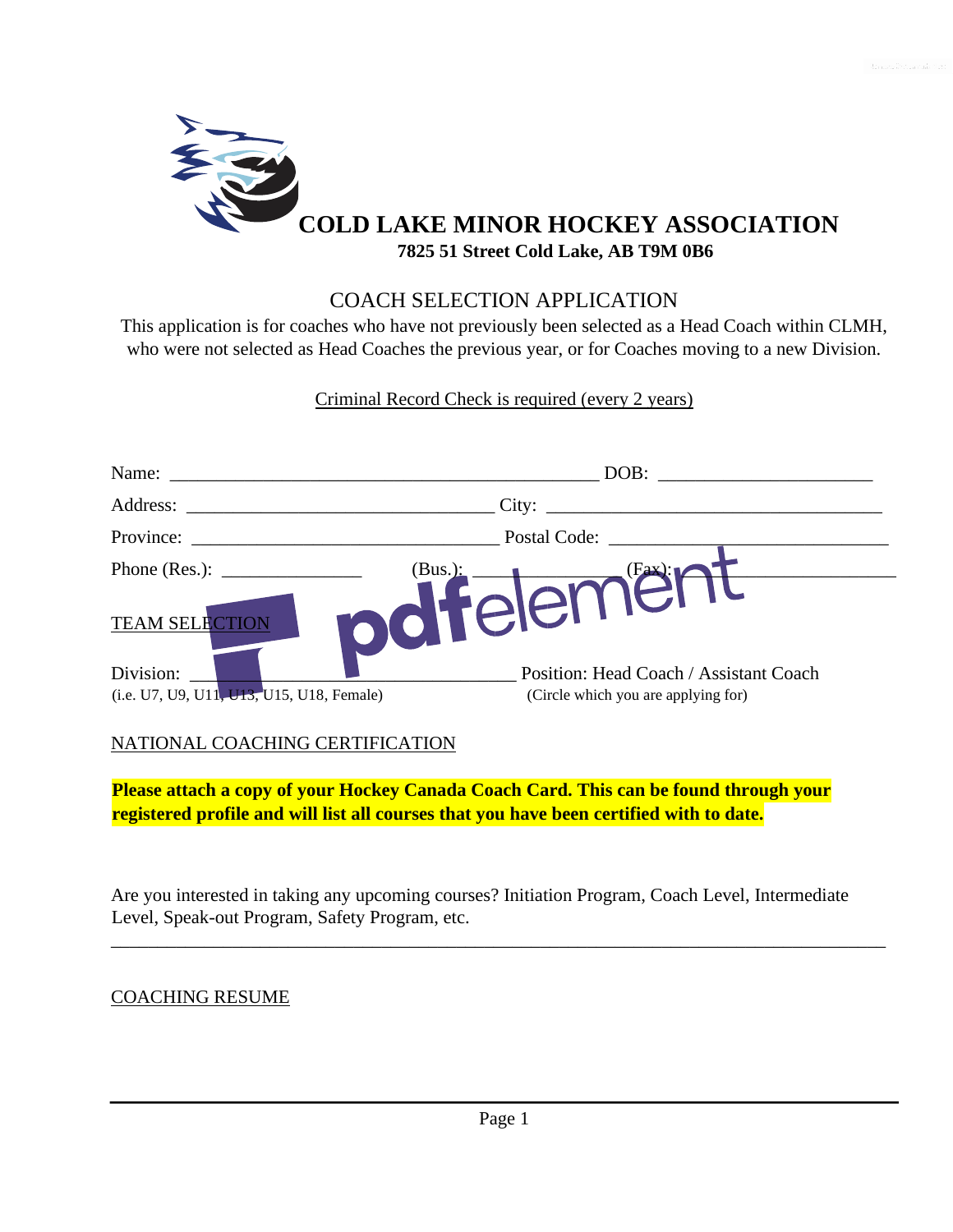Please attach your personal resume, reflecting your coaching experiences and any other information, which is not detailed in this application. Any additional information provided pertaining to the following would be appreciated.

| What is your coaching philosophy? (Attach sheet if necessary)            |
|--------------------------------------------------------------------------|
|                                                                          |
|                                                                          |
|                                                                          |
|                                                                          |
|                                                                          |
| What are the main reasons for wanting to be a coach, or assistant coach? |
|                                                                          |
|                                                                          |
|                                                                          |
|                                                                          |
|                                                                          |
|                                                                          |
|                                                                          |
|                                                                          |

How would you handle discipline on the bench, dressing room, etc?

What are your expectations as a coach?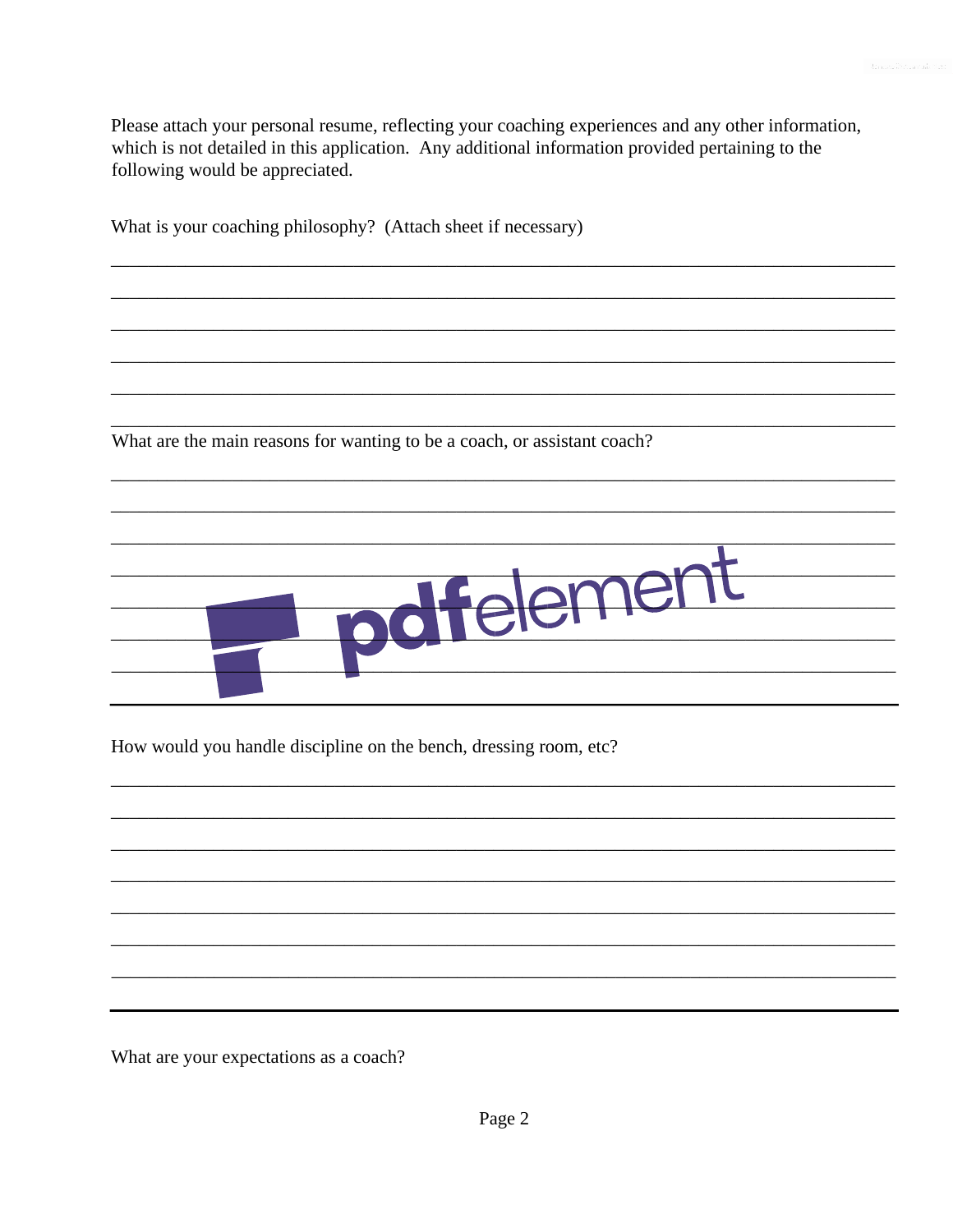What is your seasonal development plan? emer  $\Theta$ pot What support would you expect from Cold Lake Minor Hockey this season? Are you available to coach early morning weekday practices? (Check one) Yes \_\_\_\_\_\_ No \_\_\_\_\_\_ Do you have any prior obligations that may restrict the amount of time you can commit to coaching? If yes, please explain (answering yes will not disqualify you as a coaching applicant).

## PLEASE ATTACH A SAMPLE PRACTICE PLAN TO THE COACHING APPLICATION.

Page 3